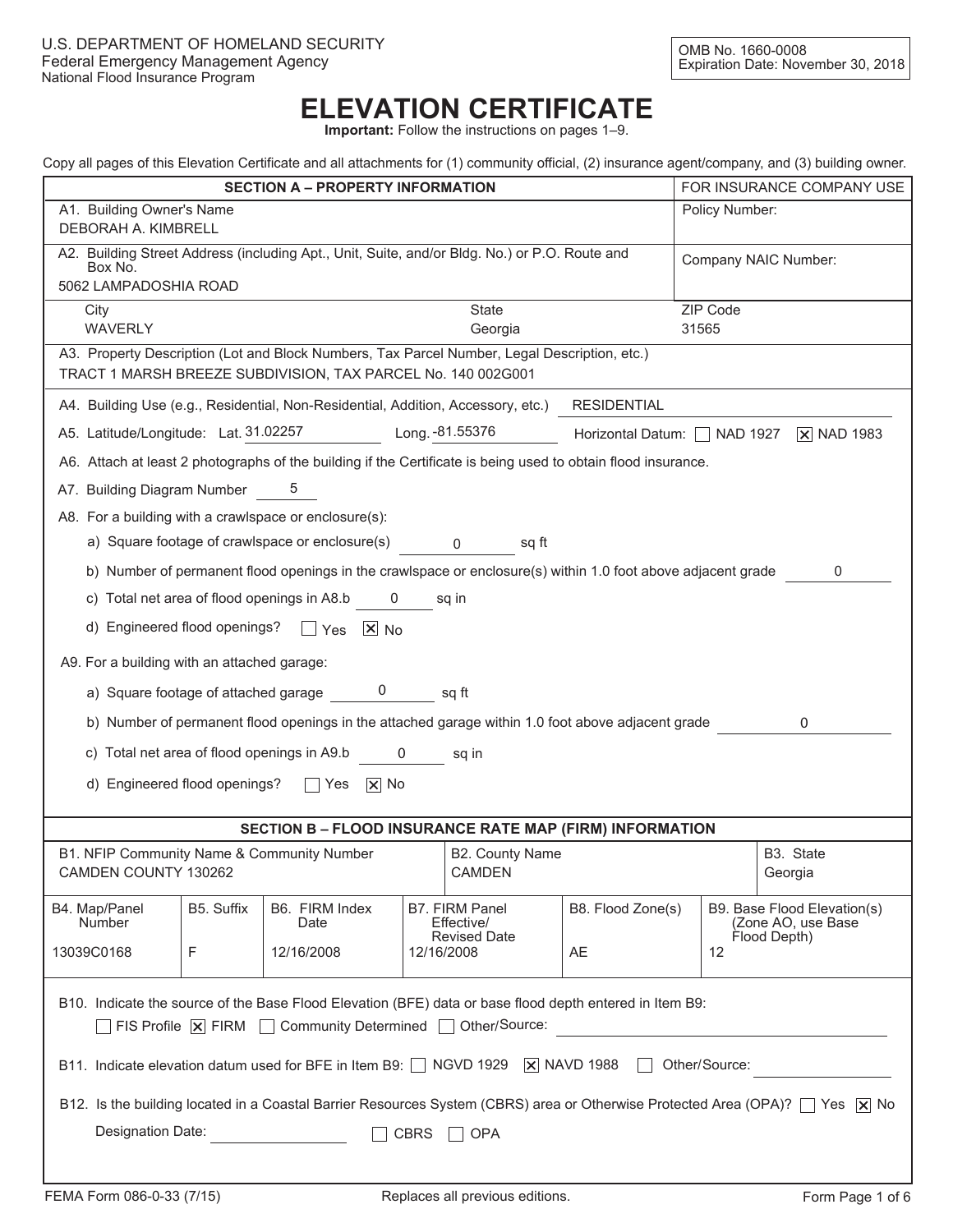| <b>ELEVATION CERTIFICATE</b>                                                                                                                                                                                                                                                                                                                                                        |                           |                         |                              | OMB No. 1660-0008<br>Expiration Date: November 30, 2018 |  |
|-------------------------------------------------------------------------------------------------------------------------------------------------------------------------------------------------------------------------------------------------------------------------------------------------------------------------------------------------------------------------------------|---------------------------|-------------------------|------------------------------|---------------------------------------------------------|--|
| IMPORTANT: In these spaces, copy the corresponding information from Section A.                                                                                                                                                                                                                                                                                                      | FOR INSURANCE COMPANY USE |                         |                              |                                                         |  |
| Building Street Address (including Apt., Unit, Suite, and/or Bldg. No.) or P.O. Route and Box No.<br>5062 LAMPADOSHIA ROAD                                                                                                                                                                                                                                                          |                           |                         |                              | Policy Number:                                          |  |
| City<br><b>WAVERLY</b>                                                                                                                                                                                                                                                                                                                                                              | State<br>Georgia          | ZIP Code<br>31565       |                              | Company NAIC Number                                     |  |
| <b>SECTION C - BUILDING ELEVATION INFORMATION (SURVEY REQUIRED)</b>                                                                                                                                                                                                                                                                                                                 |                           |                         |                              |                                                         |  |
| C1. Building elevations are based on:                                                                                                                                                                                                                                                                                                                                               | Construction Drawings*    |                         | Building Under Construction* | $ \overline{x} $ Finished Construction                  |  |
| *A new Elevation Certificate will be required when construction of the building is complete.                                                                                                                                                                                                                                                                                        |                           |                         |                              |                                                         |  |
| C2. Elevations - Zones A1-A30, AE, AH, A (with BFE), VE, V1-V30, V (with BFE), AR, AR/A, AR/AE, AR/A1-A30, AR/AH, AR/AO.<br>Complete Items C2.a-h below according to the building diagram specified in Item A7. In Puerto Rico only, enter meters.                                                                                                                                  |                           |                         |                              |                                                         |  |
| Benchmark Utilized: NETWORK GPS: E-GPS                                                                                                                                                                                                                                                                                                                                              |                           | Vertical Datum: NAVD 88 |                              |                                                         |  |
| Indicate elevation datum used for the elevations in items a) through h) below.<br>NGVD 1929   X NAVD 1988   Other/Source:                                                                                                                                                                                                                                                           |                           |                         |                              |                                                         |  |
| Datum used for building elevations must be the same as that used for the BFE.                                                                                                                                                                                                                                                                                                       |                           |                         |                              |                                                         |  |
|                                                                                                                                                                                                                                                                                                                                                                                     |                           |                         |                              | Check the measurement used.                             |  |
| a) Top of bottom floor (including basement, crawlspace, or enclosure floor) $\frac{13}{2}$ . 2                                                                                                                                                                                                                                                                                      |                           |                         |                              | $ \mathsf{x} $ feet<br>meters                           |  |
| b) Top of the next higher floor                                                                                                                                                                                                                                                                                                                                                     |                           |                         | $N/A$ .                      | $ \mathsf{x} $ feet<br>meters                           |  |
| c) Bottom of the lowest horizontal structural member (V Zones only)                                                                                                                                                                                                                                                                                                                 |                           |                         | $N/A$ .                      | $ \mathsf{x} $ feet<br>meters                           |  |
| d) Attached garage (top of slab)                                                                                                                                                                                                                                                                                                                                                    |                           |                         |                              | $ \mathsf{x} $ feet<br>meters                           |  |
| e) Lowest elevation of machinery or equipment servicing the building<br>(Describe type of equipment and location in Comments)                                                                                                                                                                                                                                                       |                           |                         | 13, 1                        | $ \mathsf{x} $ feet<br>meters                           |  |
| f) Lowest adjacent (finished) grade next to building (LAG)                                                                                                                                                                                                                                                                                                                          |                           |                         | 9,6                          | $ \mathsf{x} $ feet<br>meters                           |  |
| Highest adjacent (finished) grade next to building (HAG)<br>q)                                                                                                                                                                                                                                                                                                                      |                           |                         | 9, 8                         | $ \mathsf{x} $ feet<br>meters                           |  |
| h) Lowest adjacent grade at lowest elevation of deck or stairs, including<br>structural support                                                                                                                                                                                                                                                                                     |                           |                         | 9.2                          | $ \mathsf{x} $ feet<br>meters                           |  |
| <b>SECTION D - SURVEYOR, ENGINEER, OR ARCHITECT CERTIFICATION</b>                                                                                                                                                                                                                                                                                                                   |                           |                         |                              |                                                         |  |
| This certification is to be signed and sealed by a land surveyor, engineer, or architect authorized by law to certify elevation information.<br>I certify that the information on this Certificate represents my best efforts to interpret the data available. I understand that any false<br>statement may be punishable by fine or imprisonment under 18 U.S. Code, Section 1001. |                           |                         |                              |                                                         |  |
| Were latitude and longitude in Section A provided by a licensed land surveyor? $X \times Y$ Yes $\Box$ No                                                                                                                                                                                                                                                                           |                           |                         |                              | Check here if attachments.                              |  |
| Certifier's Name                                                                                                                                                                                                                                                                                                                                                                    | License Number            |                         |                              |                                                         |  |
| Danial Eric Taylor                                                                                                                                                                                                                                                                                                                                                                  | 3251                      |                         |                              |                                                         |  |
| <b>Title</b><br>Project Manager                                                                                                                                                                                                                                                                                                                                                     |                           |                         |                              |                                                         |  |
| Company Name                                                                                                                                                                                                                                                                                                                                                                        |                           |                         |                              |                                                         |  |
| <b>Cumberland Land Surveyors</b>                                                                                                                                                                                                                                                                                                                                                    |                           |                         |                              | No. 325                                                 |  |
| <b>Address</b>                                                                                                                                                                                                                                                                                                                                                                      |                           |                         |                              |                                                         |  |
| 300 Camden Avenue (P.O. Box 231)                                                                                                                                                                                                                                                                                                                                                    |                           |                         |                              |                                                         |  |
| City<br>Woodbine                                                                                                                                                                                                                                                                                                                                                                    | State<br>Georgia          |                         | ZIP Code<br>31548            |                                                         |  |
| Signature                                                                                                                                                                                                                                                                                                                                                                           | Date                      |                         | Telephone                    |                                                         |  |
| D.E. Taylor                                                                                                                                                                                                                                                                                                                                                                         | 03/01/2017                |                         | (912) 576-8854               |                                                         |  |
| Copy all pages of this Elevation Certificate and all attachments for (1) community official, (2) insurance agent/company, and (3) building owner.                                                                                                                                                                                                                                   |                           |                         |                              |                                                         |  |
| Comments (including type of equipment and location, per C2(e), if applicable)<br>1) AIR CONDITIONER IS THE LOWEST EQUIPMENT/MACHINERY SERVICING THE BUILDING.<br>2) LONGTITUDE AND LATITUDE COORDINATES WERE DERIVED USING GPS METHODS.                                                                                                                                             |                           |                         |                              |                                                         |  |
|                                                                                                                                                                                                                                                                                                                                                                                     |                           |                         |                              |                                                         |  |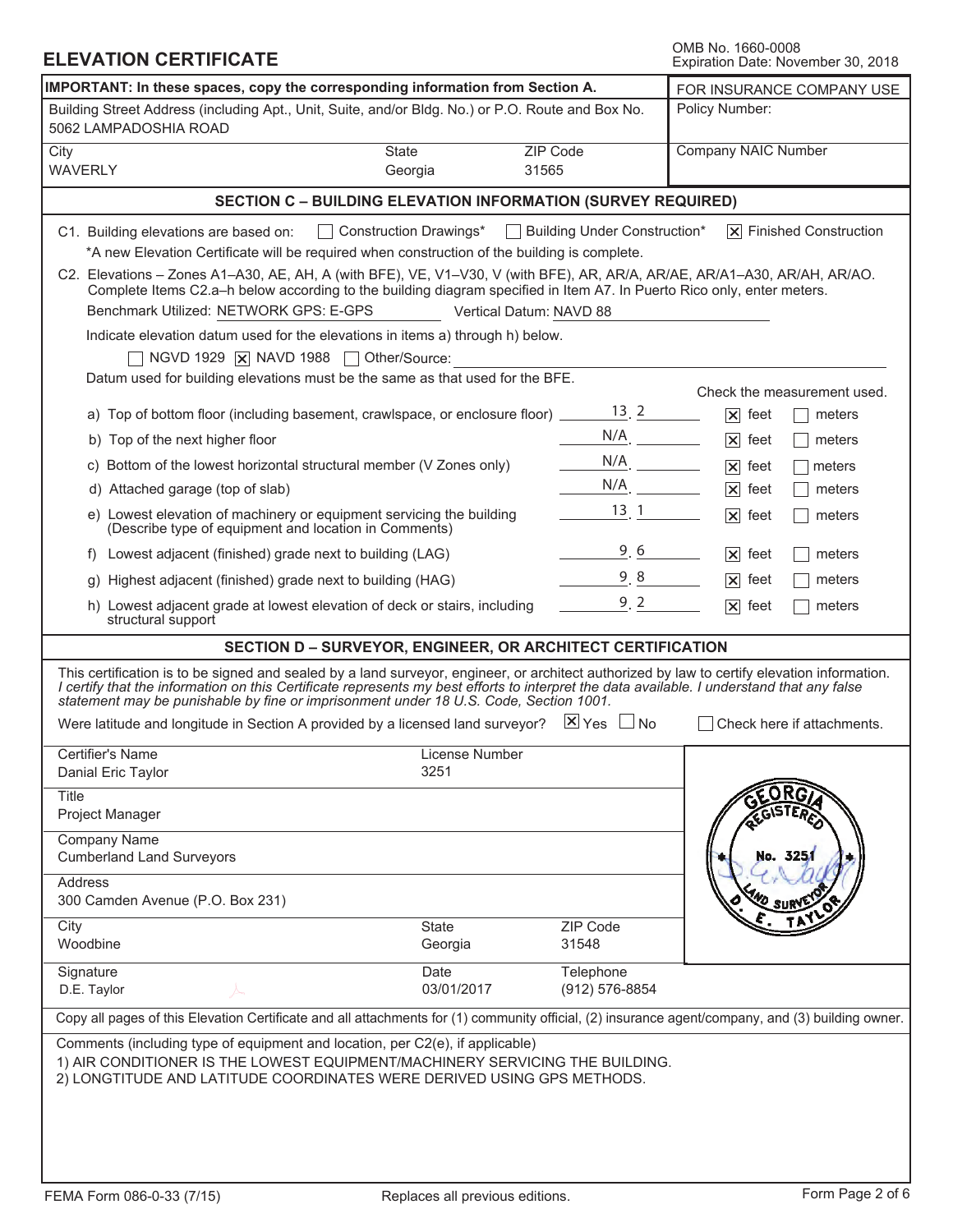OMB No. 1660-0008<br>Expiration Date: November 30, 2018

| IMPORTANT: In these spaces, copy the corresponding information from Section A.<br>FOR INSURANCE COMPANY USE                                                                                                                                                                       |              |                                                                         |                  |                     |                                                                     |  |
|-----------------------------------------------------------------------------------------------------------------------------------------------------------------------------------------------------------------------------------------------------------------------------------|--------------|-------------------------------------------------------------------------|------------------|---------------------|---------------------------------------------------------------------|--|
| Building Street Address (including Apt., Unit, Suite, and/or Bldg. No.) or P.O. Route and Box No.<br>5062 LAMPADOSHIA ROAD                                                                                                                                                        |              |                                                                         |                  | Policy Number:      |                                                                     |  |
| City                                                                                                                                                                                                                                                                              | <b>State</b> | ZIP Code                                                                |                  | Company NAIC Number |                                                                     |  |
| <b>WAVERLY</b>                                                                                                                                                                                                                                                                    | Georgia      | 31565                                                                   |                  |                     |                                                                     |  |
| <b>SECTION E - BUILDING ELEVATION INFORMATION (SURVEY NOT REQUIRED)</b>                                                                                                                                                                                                           |              | FOR ZONE AO AND ZONE A (WITHOUT BFE)                                    |                  |                     |                                                                     |  |
| For Zones AO and A (without BFE), complete Items E1–E5. If the Certificate is intended to support a LOMA or LOMR-F request,<br>complete Sections A, B, and C. For Items E1-E4, use natural grade, if available. Check the measurement used. In Puerto Rico only,<br>enter meters. |              |                                                                         |                  |                     |                                                                     |  |
| E1. Provide elevation information for the following and check the appropriate boxes to show whether the elevation is above or below<br>the highest adjacent grade (HAG) and the lowest adjacent grade (LAG).                                                                      |              |                                                                         |                  |                     |                                                                     |  |
| a) Top of bottom floor (including basement,<br>crawlspace, or enclosure) is                                                                                                                                                                                                       |              | ∣ feet                                                                  | meters           |                     | above or $\vert \ \vert$ below the HAG.                             |  |
| b) Top of bottom floor (including basement,<br>crawlspace, or enclosure) is                                                                                                                                                                                                       |              | ∣ feet                                                                  | $\Box$ meters    |                     | $\vert$ above or $\vert$ below the LAG.                             |  |
| E2. For Building Diagrams 6–9 with permanent flood openings provided in Section A Items 8 and/or 9 (see pages 1–2 of Instructions),<br>the next higher floor (elevation C2.b in                                                                                                   |              |                                                                         |                  |                     |                                                                     |  |
| the diagrams) of the building is<br>E3. Attached garage (top of slab) is                                                                                                                                                                                                          |              | feet<br>feet                                                            | meters<br>meters |                     | above or <b>below</b> the HAG.<br>above or $\vert$   below the HAG. |  |
| E4. Top of platform of machinery and/or equipment                                                                                                                                                                                                                                 |              |                                                                         |                  |                     |                                                                     |  |
| servicing the building is<br>E5. Zone AO only: If no flood depth number is available, is the top of the bottom floor elevated in accordance with the community's                                                                                                                  |              | ∣feet                                                                   | meters           |                     | above or below the HAG.                                             |  |
| floodplain management ordinance?<br>Yes                                                                                                                                                                                                                                           | No           | Unknown. The local official must certify this information in Section G. |                  |                     |                                                                     |  |
| SECTION F - PROPERTY OWNER (OR OWNER'S REPRESENTATIVE) CERTIFICATION                                                                                                                                                                                                              |              |                                                                         |                  |                     |                                                                     |  |
| The property owner or owner's authorized representative who completes Sections A, B, and E for Zone A (without a FEMA-issued or<br>community-issued BFE) or Zone AO must sign here. The statements in Sections A, B, and E are correct to the best of my knowledge.               |              |                                                                         |                  |                     |                                                                     |  |
| Property Owner or Owner's Authorized Representative's Name                                                                                                                                                                                                                        |              |                                                                         |                  |                     |                                                                     |  |
| Address                                                                                                                                                                                                                                                                           |              | City                                                                    |                  | State               | ZIP Code                                                            |  |
| Signature                                                                                                                                                                                                                                                                         |              | Date                                                                    |                  | Telephone           |                                                                     |  |
| Comments                                                                                                                                                                                                                                                                          |              |                                                                         |                  |                     |                                                                     |  |
|                                                                                                                                                                                                                                                                                   |              |                                                                         |                  |                     |                                                                     |  |
|                                                                                                                                                                                                                                                                                   |              |                                                                         |                  |                     |                                                                     |  |
|                                                                                                                                                                                                                                                                                   |              |                                                                         |                  |                     |                                                                     |  |
|                                                                                                                                                                                                                                                                                   |              |                                                                         |                  |                     |                                                                     |  |
|                                                                                                                                                                                                                                                                                   |              |                                                                         |                  |                     |                                                                     |  |
|                                                                                                                                                                                                                                                                                   |              |                                                                         |                  |                     |                                                                     |  |
|                                                                                                                                                                                                                                                                                   |              |                                                                         |                  |                     |                                                                     |  |
|                                                                                                                                                                                                                                                                                   |              |                                                                         |                  |                     |                                                                     |  |
|                                                                                                                                                                                                                                                                                   |              |                                                                         |                  |                     |                                                                     |  |
|                                                                                                                                                                                                                                                                                   |              |                                                                         |                  |                     | Check here if attachments.                                          |  |

**ELEVATION CERTIFICATE**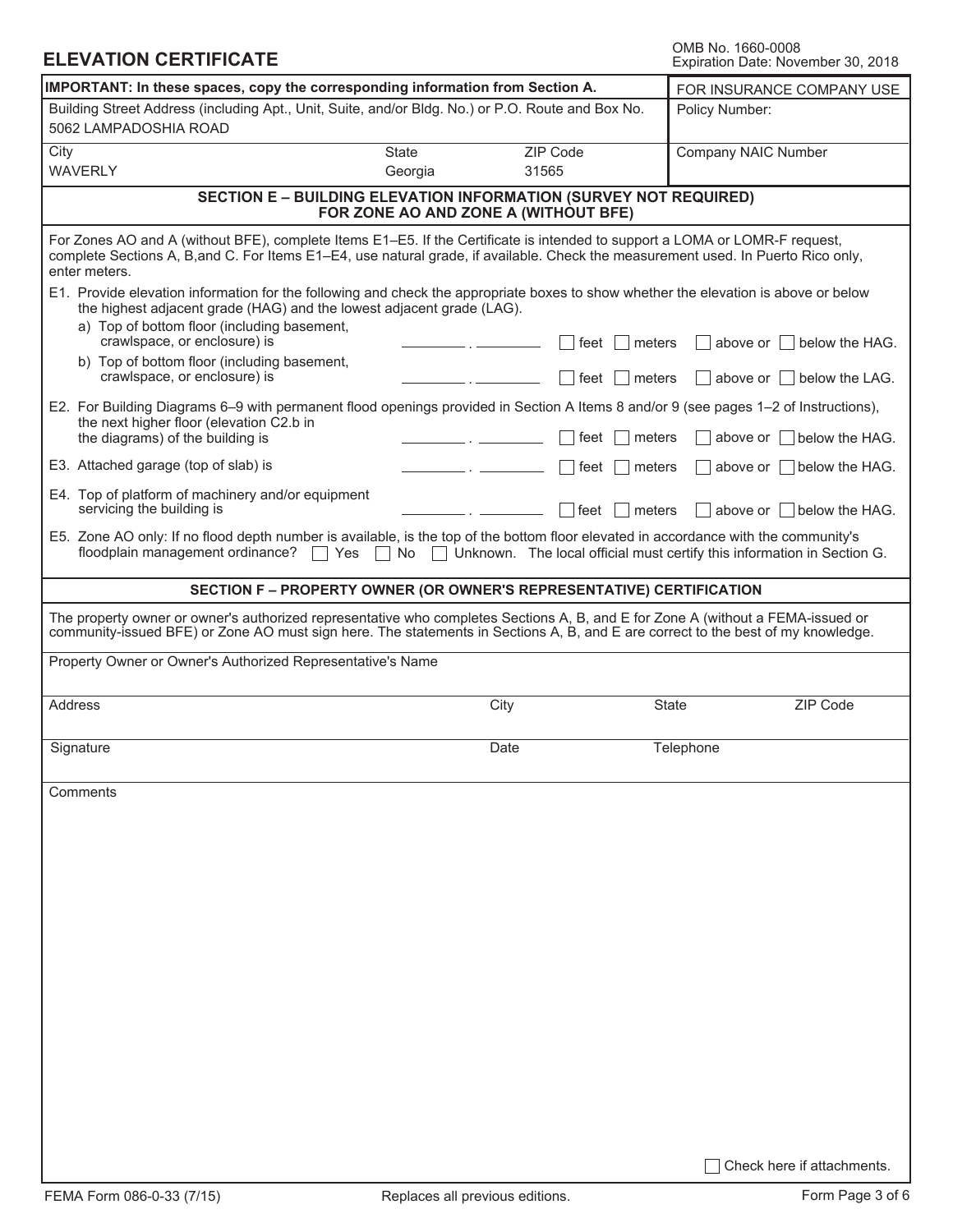| <b>ELEVATION CERTIFICATE</b> |
|------------------------------|
|------------------------------|

**ELEVATION CERTIFICATE** The Computer of the COMB No. 1660-0008<br>
Expiration Date: November 30, 2018

| IMPORTANT: In these spaces, copy the corresponding information from Section A.<br>FOR INSURANCE COMPANY USE                                                                                                                                                                                                                            |                        |                                                     |          |                                                        |  |  |  |
|----------------------------------------------------------------------------------------------------------------------------------------------------------------------------------------------------------------------------------------------------------------------------------------------------------------------------------------|------------------------|-----------------------------------------------------|----------|--------------------------------------------------------|--|--|--|
| Building Street Address (including Apt., Unit, Suite, and/or Bldg. No.) or P.O. Route and Box No.<br>Policy Number:<br>5062 LAMPADOSHIA ROAD                                                                                                                                                                                           |                        |                                                     |          |                                                        |  |  |  |
| City<br><b>WAVERLY</b>                                                                                                                                                                                                                                                                                                                 | State<br>Georgia       | ZIP Code<br>31565                                   |          | Company NAIC Number                                    |  |  |  |
|                                                                                                                                                                                                                                                                                                                                        |                        |                                                     |          |                                                        |  |  |  |
|                                                                                                                                                                                                                                                                                                                                        |                        | <b>SECTION G - COMMUNITY INFORMATION (OPTIONAL)</b> |          |                                                        |  |  |  |
| The local official who is authorized by law or ordinance to administer the community's floodplain management ordinance can complete<br>Sections A, B, C (or E), and G of this Elevation Certificate. Complete the applicable item(s) and sign below. Check the measurement<br>used in Items G8-G10. In Puerto Rico only, enter meters. |                        |                                                     |          |                                                        |  |  |  |
| The information in Section C was taken from other documentation that has been signed and sealed by a licensed surveyor,<br>G1. $\vert \vert$<br>engineer, or architect who is authorized by law to certify elevation information. (Indicate the source and date of the elevation<br>data in the Comments area below.)                  |                        |                                                     |          |                                                        |  |  |  |
| A community official completed Section E for a building located in Zone A (without a FEMA-issued or community-issued BFE)<br>G2.<br>or Zone AO.                                                                                                                                                                                        |                        |                                                     |          |                                                        |  |  |  |
| The following information (Items G4-G10) is provided for community floodplain management purposes.<br>G3.                                                                                                                                                                                                                              |                        |                                                     |          |                                                        |  |  |  |
| G4. Permit Number                                                                                                                                                                                                                                                                                                                      | G5. Date Permit Issued |                                                     |          | G6. Date Certificate of<br>Compliance/Occupancy Issued |  |  |  |
| G7. This permit has been issued for:                                                                                                                                                                                                                                                                                                   |                        | New Construction   Substantial Improvement          |          |                                                        |  |  |  |
| G8. Elevation of as-built lowest floor (including basement)<br>of the building:                                                                                                                                                                                                                                                        |                        |                                                     | feet     | meters<br>Datum                                        |  |  |  |
| G9. BFE or (in Zone AO) depth of flooding at the building site: _________________                                                                                                                                                                                                                                                      |                        |                                                     | feet     | meters<br>Datum                                        |  |  |  |
| G10. Community's design flood elevation:                                                                                                                                                                                                                                                                                               |                        |                                                     | feet $ $ | meters<br>Datum                                        |  |  |  |
| Local Official's Name                                                                                                                                                                                                                                                                                                                  |                        | Title                                               |          |                                                        |  |  |  |
| <b>Community Name</b><br>Telephone                                                                                                                                                                                                                                                                                                     |                        |                                                     |          |                                                        |  |  |  |
| Signature                                                                                                                                                                                                                                                                                                                              |                        | Date                                                |          |                                                        |  |  |  |
| Comments (including type of equipment and location, per C2(e), if applicable)                                                                                                                                                                                                                                                          |                        |                                                     |          |                                                        |  |  |  |
|                                                                                                                                                                                                                                                                                                                                        |                        |                                                     |          |                                                        |  |  |  |
|                                                                                                                                                                                                                                                                                                                                        |                        |                                                     |          |                                                        |  |  |  |
|                                                                                                                                                                                                                                                                                                                                        |                        |                                                     |          |                                                        |  |  |  |
|                                                                                                                                                                                                                                                                                                                                        |                        |                                                     |          |                                                        |  |  |  |
|                                                                                                                                                                                                                                                                                                                                        |                        |                                                     |          |                                                        |  |  |  |
|                                                                                                                                                                                                                                                                                                                                        |                        |                                                     |          |                                                        |  |  |  |
|                                                                                                                                                                                                                                                                                                                                        |                        |                                                     |          |                                                        |  |  |  |
|                                                                                                                                                                                                                                                                                                                                        |                        |                                                     |          | Check here if attachments.                             |  |  |  |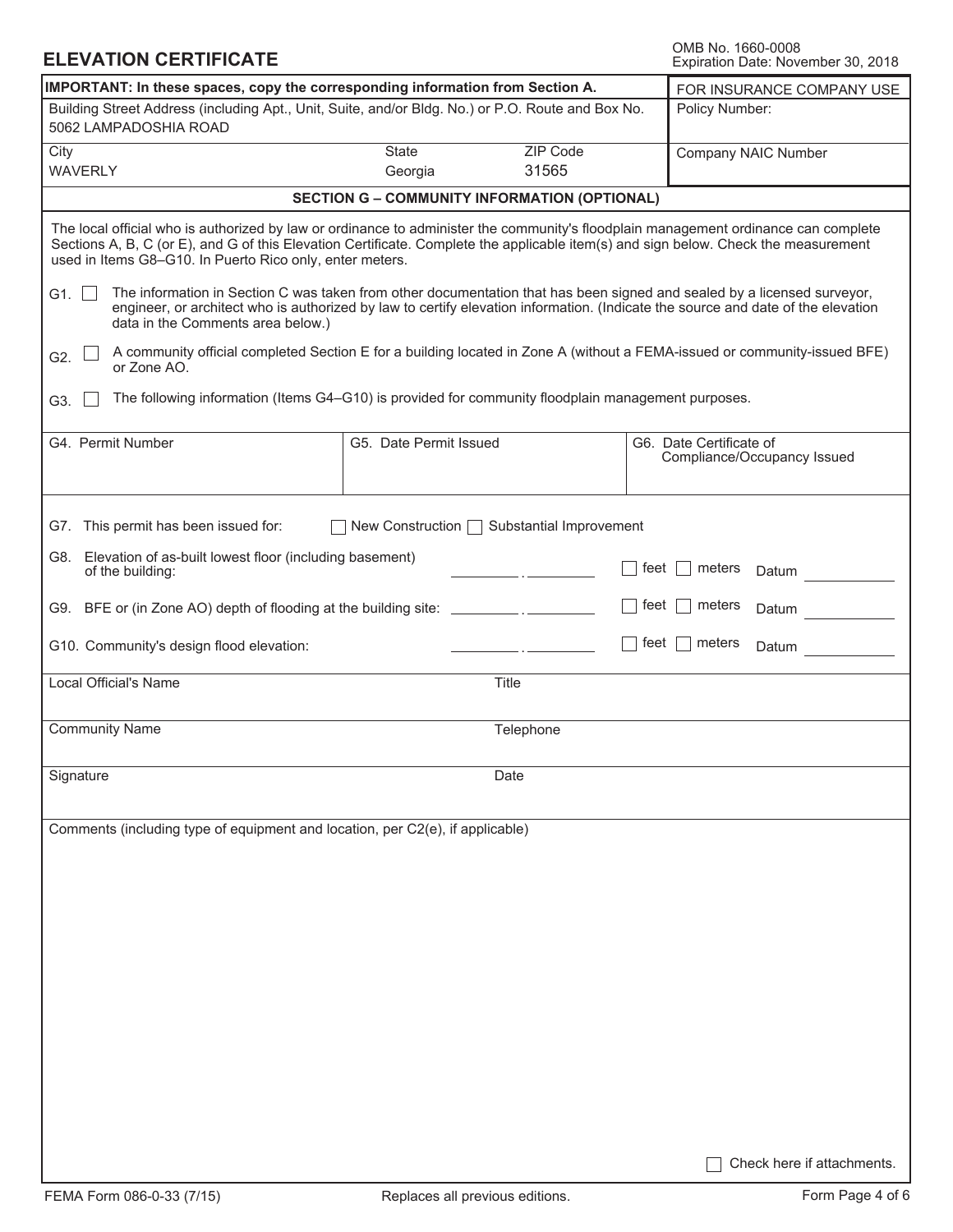### **ELEVATION CERTIFICATE**<br>Expiration Date: Nove

#### **BUILDING PHOTOGRAPHS**

See Instructions for Item A6.

Expiration Date: November 30, 2018

| IMPORTANT: In these spaces, copy the corresponding information from Section A.                                             | FOR INSURANCE COMPANY USE |          |                     |
|----------------------------------------------------------------------------------------------------------------------------|---------------------------|----------|---------------------|
| Building Street Address (including Apt., Unit, Suite, and/or Bldg. No.) or P.O. Route and Box No.<br>5062 LAMPADOSHIA ROAD |                           |          | Policy Number:      |
| City                                                                                                                       | State                     | ZIP Code | Company NAIC Number |
| <b>WAVERLY</b>                                                                                                             | Georgia                   | 31565    |                     |

If using the Elevation Certificate to obtain NFIP flood insurance, affix at least 2 building photographs below according to the instructions for Item A6. Identify all photographs with date taken; "Front View" and "Rear View"; and, if required, "Right Side View" and "Left Side View." When applicable, photographs must show the foundation with representative examples of the flood openings or vents, as indicated in Section A8. If submitting more photographs than will fit on this page, use the Continuation Page.



Photo One Caption RIGHT FRONT VIEW 02/28/2017



Photo Two Caption LEFT FRONT VIEW 02/28/2017